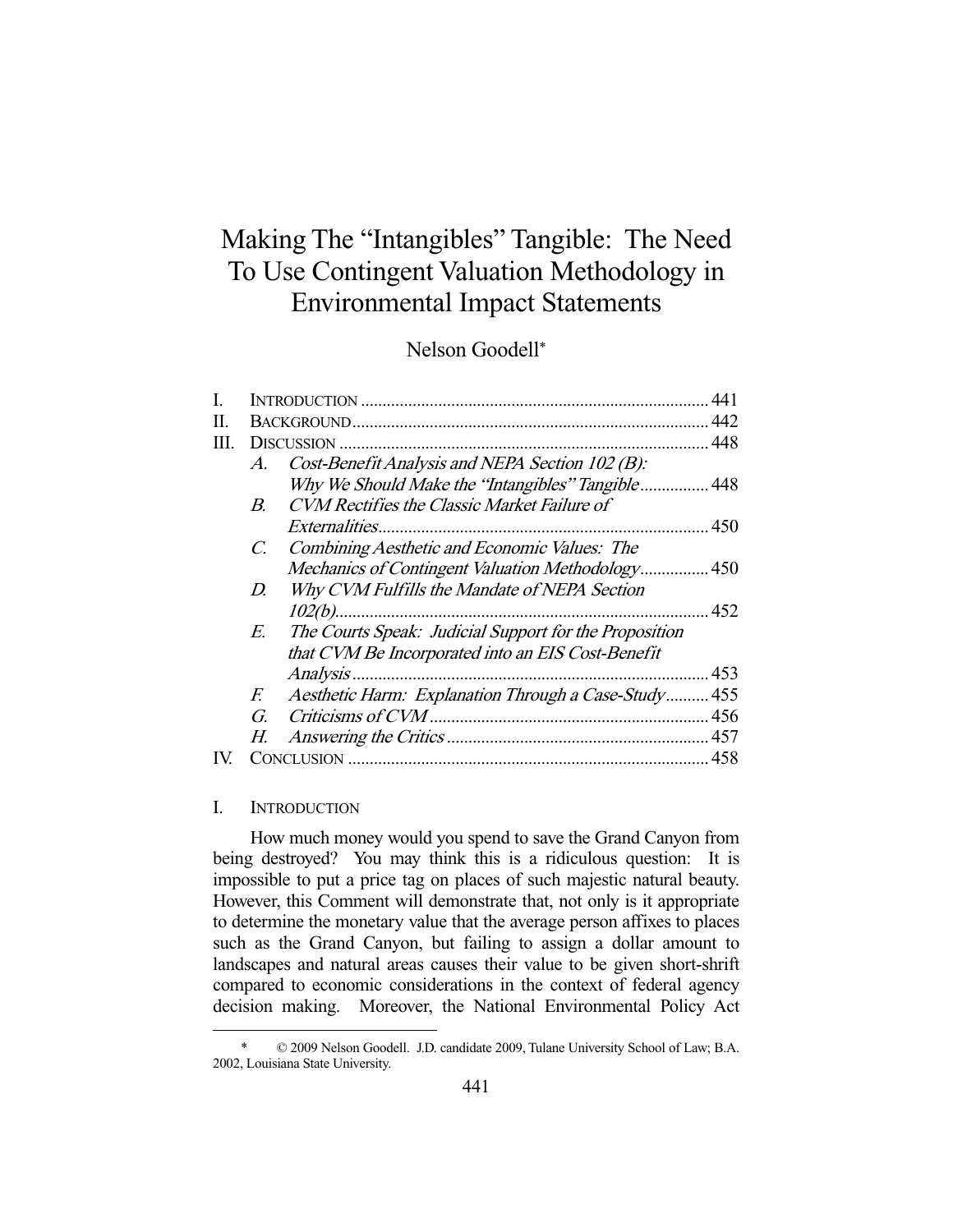(NEPA) requires that federal agencies give environmental amenities appropriate consideration in decision making.<sup>1</sup> Thus, although it may seem bizarre and counterintuitive, affixing monetary values to landscapes and natural aesthetics puts them on an even playing field with other considerations and therefore is necessary to ensure that NEPA's legislative mandate is fulfilled.

#### II. BACKGROUND

 An ongoing debate in environmental law is whether contingent valuation methodology (CVM) is an appropriate technique for calculating damages to the natural environment.<sup>2</sup> Proponents of CVM argue that it "offers the best way to put intangible environmental benefits on the balance sheet,"3 while critics of CVM "contend that the methodology is riddled with flaws and therefore produces uncertain results. They claim that problems created by using such uncertain assessments are greater than the threat posed by ignoring nonuse values; therefore, CVM should be barred from the assessment process."4

 CVM supporters counter that, "[a]s survey techniques continue to improve . . . so will the accuracy and precision of information about the public's environmental preferences."<sup>5</sup> However, "[t]o some opponents, contingent valuation is both practically and logically impossible—as hopeless as quantifying the benefits of beauty or truth."<sup>6</sup>

 Contingent valuation methodology is a survey-based economic methodology for determining the value of nonuse resources, such as

 <sup>1. 42</sup> U.S.C. § 4332 (B) (2006) ("[A]ll agencies of the Federal Government shall . . . identify and develop methods and procedures . . . which will insure that presently unquantified environmental amenities and values may be given appropriate consideration in decisionmaking along with economic and technical considerations.").

<sup>2.</sup> Robert R.M. Verchick, Feathers or Gold? A Civic Economics for Environmental Law, 25 HARV. ENVTL. L. REV. 95, 105-06 (2001); Thomas Kapper, Bringing Beauty to Account in the Environmental Impact Statement: The Contingent Valuation of Landscape Aesthetics, 6 ENVTL. PRACTICE 296, 296 (2004) ("Assigning a dollar value to the aesthetic damage wrought by a project would allow its incorporation into the cost-benefit analysis and thus increase its persuasive power. Aesthetic damage may continue to be a price of progress, but monetary valuation would illustrate that price in black and white."); Miriam Montesinos, Comment, It May Be Silly, But It's an Answer: The Need to Accept Contingent Valuation Methodology in Natural Resource Damage Assessments, 26 ECOLOGY L.Q. 48, 52-53 (1999); Gen. Elec. Co. v. U.S. Dep't of Commerce, 128 F.3d 767, 772 (D.C. Cir. 1997) ("Contingent valuation is not without controversy . . . .").

 <sup>3.</sup> Verchick, supra note 2, at 105.

<sup>4.</sup> Montesinos, *supra* note 2, at 53.

<sup>5.</sup> Verchick, *supra* note 2, at 105.

 <sup>6.</sup> Id.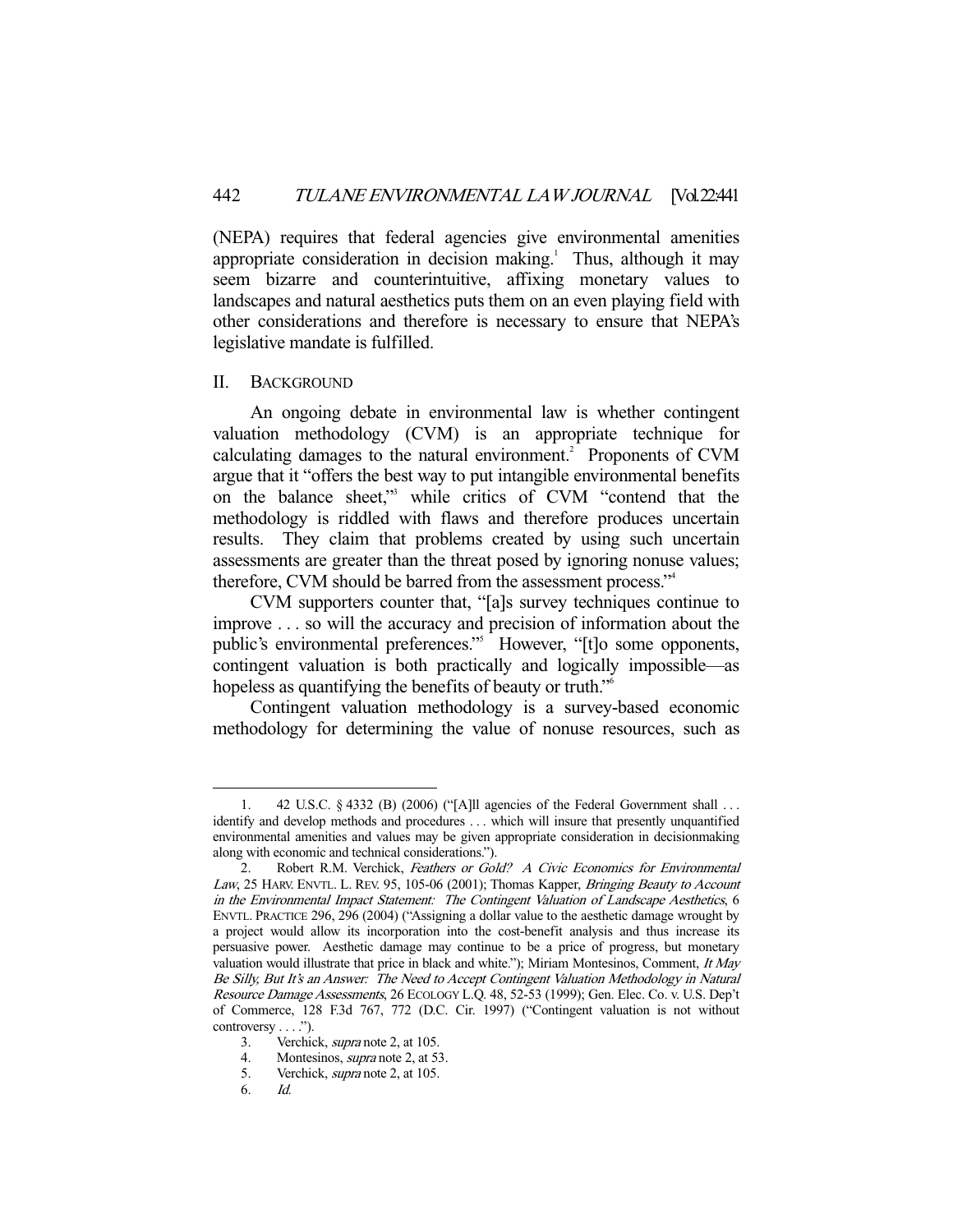environmental preservation or the impact of contamination.<sup>7</sup> Contingent valuation gets its name from the fact that an individual's willingness to pay is "contingent" on a change in the status of the resource.<sup>8</sup> The Grand Canyon scenario discussed supra (which was lifted from a real situation in which CVM was used) $\degree$  is an example of a way in which contingent valuation methodology can be used.

 Historically, parties alleging harm to the natural environment were merely awarded damages for use values—damages based on the use of the resource.<sup>10</sup> Use values, such as backpacking, swimming, hiking, camping, and mountain-biking, are readily measured through marketbased methods such as fees paid for the use of the natural resource in question.<sup>11</sup> The controversy begins when parties seek compensation for nonuse values—values that complement use values and are obtained from the value humans place on resources even if they do not use them.<sup>12</sup> For example, a person might value the potential of using a resource in the future (option value), $13$  merely knowing that the resource exists (existence value), $14$  or preserving the resource for future generations (bequest

Report of National Oceanic and Atmospheric Administration (NOAA) Panel of Contingent Valuation, 58 Fed. Reg. 4601, 4603 (1993) [hereinafter NOAA Panel Report].

<sup>8.</sup> *Id.* at 4611.

 <sup>9.</sup> MARK SAGOFF, THE ECONOMY OF THE EARTH: PHILOSOPHY, LAW, AND THE ENVIRONMENT 81-84 (1988) (seeking to determine, through economic study, what the maximum limit of air pollution in the close proximity of the Grand Canyon should be under the "Prevention of Significant Deterioration" program of the Clean Air Act).

<sup>10.</sup> Verchick, *supra* note 2, at 103.

<sup>11.</sup> See 43 C.F.R. § 11.83(c)(1)(i) (2008). The Department of Interior regulation defines "use value," in the context of natural resource damage assessment, as: "[T]he economic value of the resources to the public attributable to the direct use of the services provided by the natural resources." Id.

<sup>12.</sup> Montesinos, *supra* note 2, at 50 ("Use values are not the issue.... The problem lies with nonuse values, which are meant to complement use values and are derived from the value humans place on resources even if they do not use them.").

<sup>13.</sup> Peter A. Diamond & Jerry A. Hausman, On Contingent Valuation Measurement of Nonuse Values, in CONTINGENT VALUATION: A CRITICAL ASSESSMENT 3, 6 (Jerry A. Hausman ed., 1993).

<sup>14.</sup> Duane Woodward & Michael R. Hope, Natural Resource Damage Litigation Under the Comprehensive Environmental Response, Compensation, and Liability Act, 14 HARV. ENVTL. L. REV. 189, 200 (1990). Extinction of a species is probably the first situation which most people would associate with existence value. The enactment of the Endangered Species Act in 1973, with contains some of the most stringent requirements found in domestic environmental law, reflects the incredibly high value that our society has placed on preserving species. See 16 U.S.C. §§ 1531-1544 (1988 & Supp. IV 1992); Jeffrey C. Dobbins, The Pain and Suffering of Environmental Loss: Using Contingent Valuation to Estimate Nonuse Damages, 43 DUKE L.J. 879-80 n.4 (Feb. 1994) ("The Endangered Species Act (ESA), for example, imposes a complete ban on activities that threaten the well-being of endangered species, even when doing so results in significant economic losses.").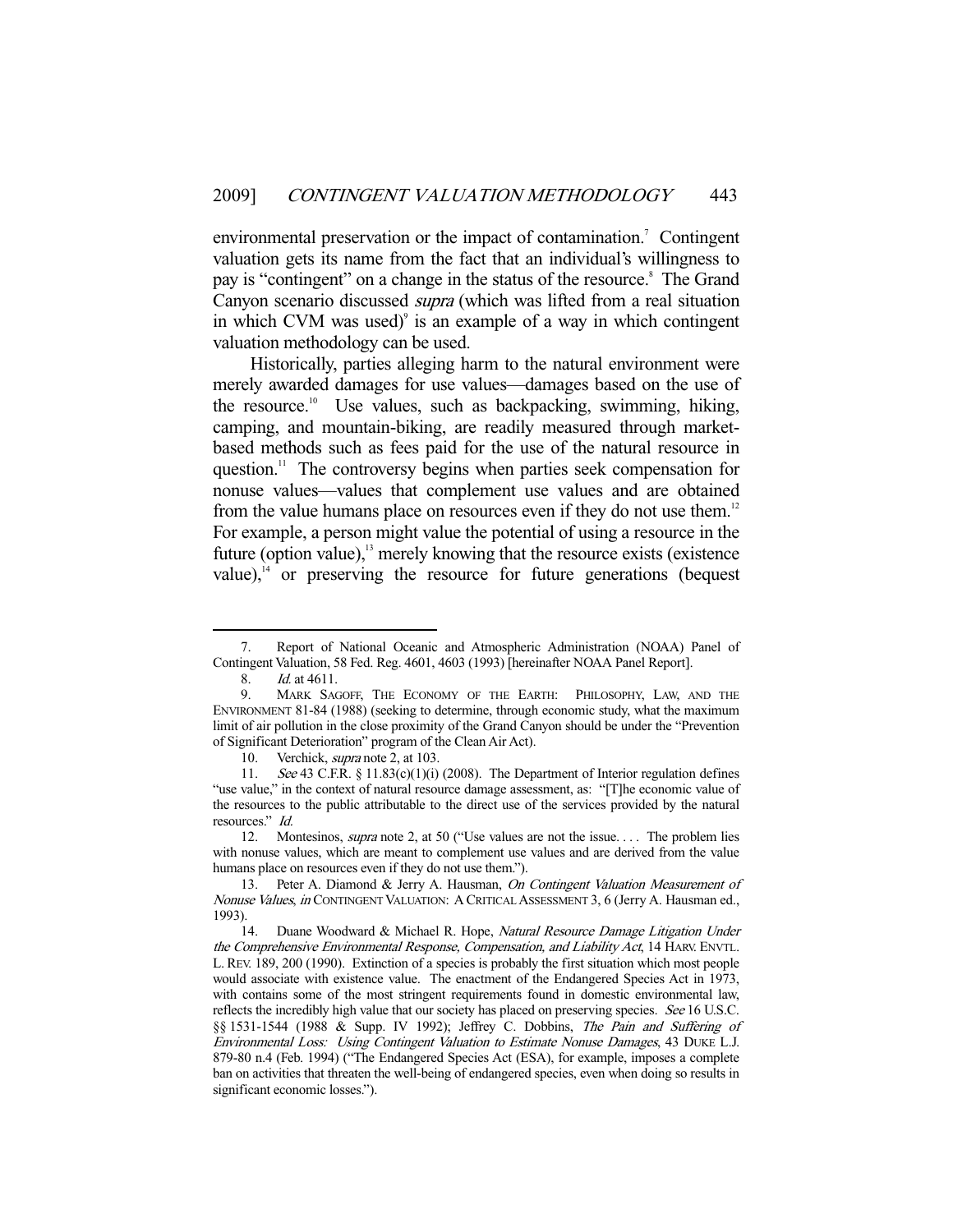value).15 Economists use contingent valuation to provide surrogate prices to these nonuse values vis-à-vis meticulously administered surveys aimed at discovering what people would be willing to pay to keep a specific natural resource.<sup>16</sup>

 The 1960s were the tail-end of decades of rapid decline in the nation's natural environment.<sup>17</sup> Overpopulation and increased industrialization had contributed to a continuously deteriorating environment.<sup>18</sup> The Environmental Protection Agency (EPA) itself noted that this environmental damage "was not just esthetically displeasing but threatening to the very survival of man."<sup>19</sup> It was at this time of environmental crisis that environmentalism began to gain strength as a movement aimed at ending, and reversing, this environmental decline.<sup>20</sup> It was in 1969, during this time of rapid change, that Congress enacted  $NEPA<sup>21</sup>$ 

 The striking urgency of the report issued by the Senate Committee on Interior and Insular Affairs prior to the statute's enactment illustrates how serious Congress viewed the problem of environmental degradation.<sup>22</sup> The Committee observed that "crowding, congestion, and conditions within our central cities" were resulting in "civil unrest and detract[ing] from man's social and psychological well-being."<sup>23</sup> Moreover, the Committee specifically referenced aesthetic problems as part of its primary concerns, stating that inadequate environmental policies were leading to "poor architectural design and ugliness in public and private structures; rising levels of noise . . . an increasingly ugly landscape cluttered with billboards, powerlines, and junkyards; and many, many other environmental quality problems."<sup>24</sup> However, the

 <sup>15.</sup> ROBERT CAMERON MITCHELL & RICHARD T. CARSON, USING SURVEYS TO VALUE PUBLIC GOODS: THE CONTINGENT VALUATION METHOD 65 (1989).

<sup>16.</sup> Verchick, *supra* note 2, at 104.

 <sup>17.</sup> Jack Lewis, The Birth of EPA, http://www.epa.gov/history/topics/epa/15c.htm (last visited Feb. 14, 2009).

 <sup>18.</sup> Id.

<sup>19.</sup> *Id.*<br>20. *Id.* 

 $20.$ 

 <sup>21.</sup> Id.

<sup>22.</sup> See SENATE COMM. ON INTERIOR & INSULAR AFFAIRS, NATIONAL ENVIRONMENTAL POLICY ACT OF 1969, S. REP. No. 91-296, at 1 (1969) ("The inadequacy of present knowledge, policies, and institutions is reflected in our Nation's history, in our national attitudes, and in our contemporary life. We see increasing evidence of this inadequacy all around us . . . .").

 <sup>23.</sup> Id.

 <sup>24.</sup> Id.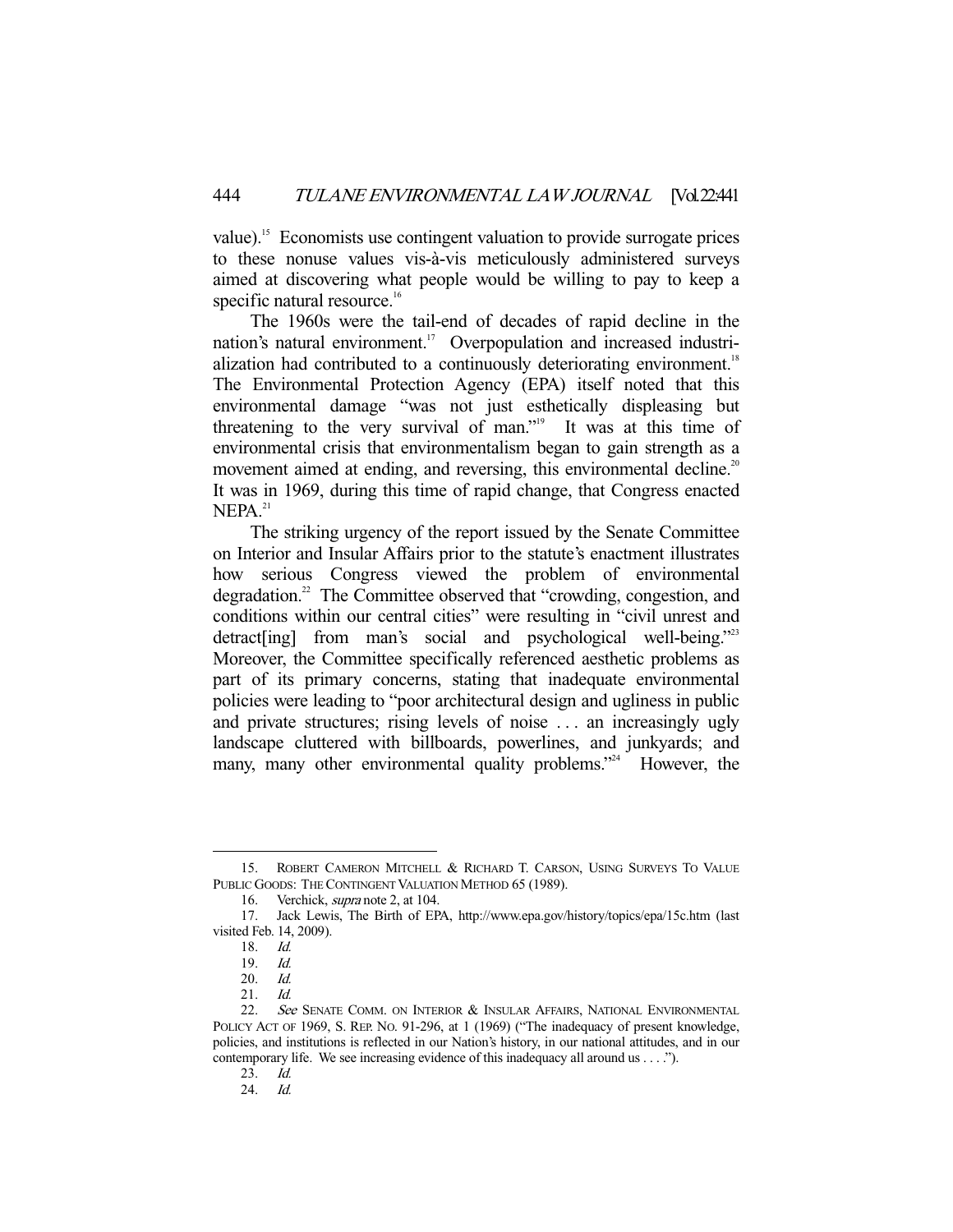grandiose aspirations found in the objectives of the statute itself that call for drastic actions have still not been fully realized.<sup>25</sup>

 NEPA's objective is the protection of the environment through procedural safeguards. Specifically, the drafting of an Environmental Impact Statement (EIS) was designed to compel federal agencies to gather and analyze detailed information on significant environmental impacts caused by "major federal actions" before deciding on a precise course of action.<sup>26</sup> Moreover, in NEPA, Congress directed all federal agencies to interpret and administer all laws and policies under "a systematic, interdisciplinary approach which will insure the integrated use of the natural and social sciences and the environmental design arts in planning and in decisionmaking which may have an impact on man's environment."<sup>27</sup> Significantly, Congress commanded federal agencies, "in consultation with the Council on Environmental Quality," to "identify and develop methods and procedures . . . which will insure that *presently* unquantified environmental amenities and values may be given appropriate consideration in decisionmaking along with economic and technical considerations."28

In one of the first cases interpreting NEPA, *Calvert Cliffs'* Coordinating Committee v. U.S. Atomic Energy Commission, $2^9$  the United States Court of Appeals for the District of Columbia Circuit held that "[t]he word 'appropriate' . . . cannot be interpreted to blunt the thrust of the whole Act or to give agencies broad discretion to downplay environmental factors in their decisionmaking processes."<sup>30</sup> The court concluded that "[t]he Act requires consideration 'appropriate' to the problem of protecting our threatened environment, not consideration 'appropriate' to the whims, habits or other particular concerns of federal

 <sup>25.</sup> For example, NEPA requires federal agencies to "fulfill the responsibilities of each generation as trustee of the environment for succeeding generations," and to "assure for all Americans safe, healthful, productive, and *esthetically* and culturally pleasing surroundings." 42 U.S.C. § 4331 (2006) (emphasis added); see also Oliver A. Houck, Address at Council of Environmental Quality Southern Roundtable (Dec. 11, 2003), available at http://ceq.hss.doe.gov/ ntf/inputreceived/20031212Tulane\_Comments.pdf ("NEPA is not achieving its Congressional goals. The resistance to it remains strong and widespread, and will remain so forever, because it is not in human nature to like to have to change the way one does business.").

 <sup>26.</sup> NEPA's stated purposes are "[t]o declare a national policy which will encourage productive and enjoyable harmony between man and his environment; to promote efforts which will prevent or eliminate damage to the environment and biosphere and stimulate the health and welfare of man; [and] to enrich the understanding of the ecological systems and natural resources important to the Nation." 42 U.S.C. § 4321.

 <sup>27.</sup> Id. § 4332.

 <sup>28.</sup> Id. § 4332(B) (emphasis added).

 <sup>29. 449</sup> F.2d 1109, 1113 n.8 (D.C. Cir. 1971).

 <sup>30.</sup> Id.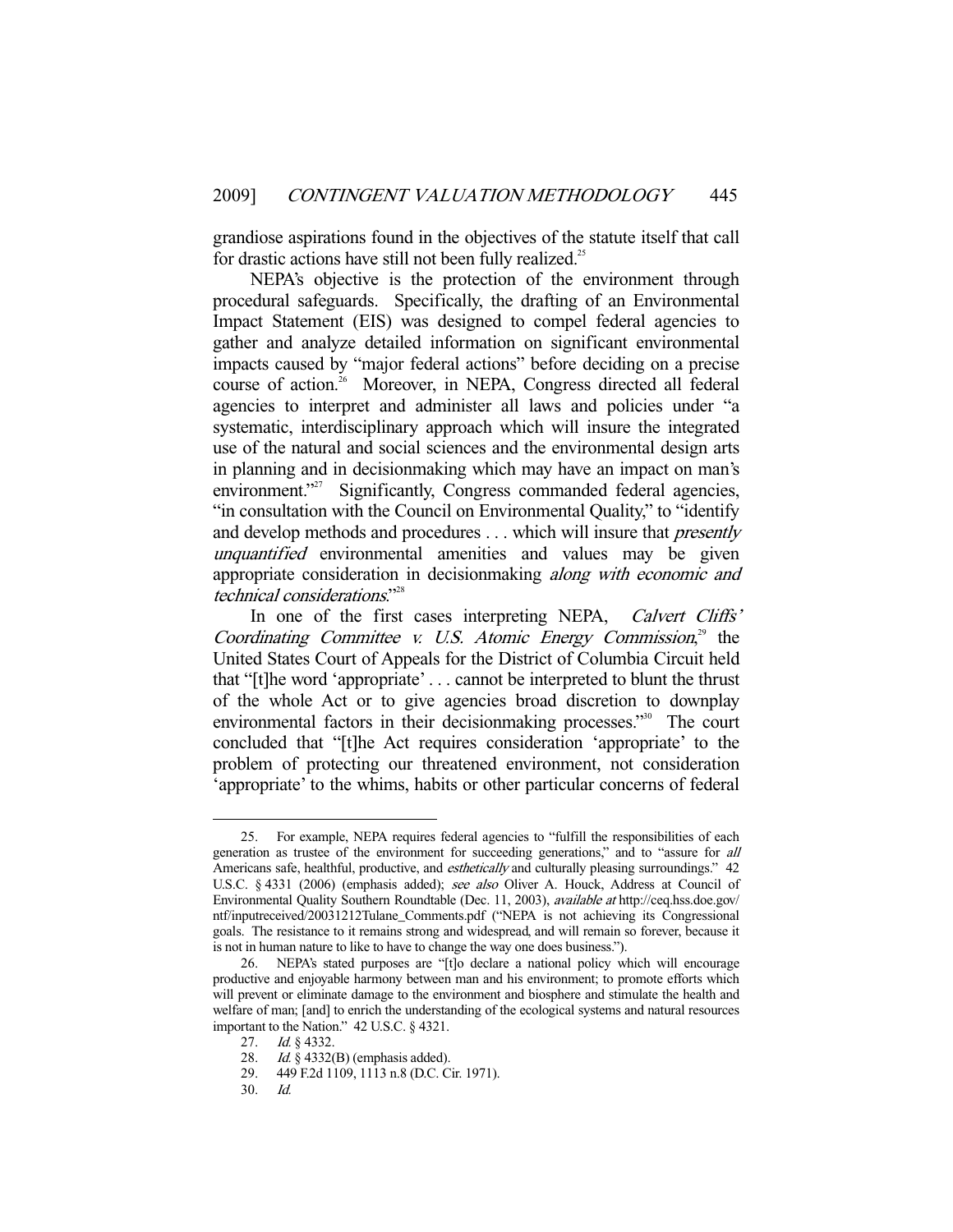agencies."31 However, it is important to note that NEPA does not compel an agency to choose the course of action that it deems best for the environment.<sup>32</sup> Instead, NEPA simply forces agencies to take a "hard look" at environmental consequences,<sup>33</sup> and to "[r]igorously explore and objectively evaluate all reasonable alternatives."34

 The thrust of NEPA's mandate to give environmental amenities "appropriate" consideration is the requirement that federal agencies prepare a detailed EIS for every "major federal action" that significantly affects environmental quality.<sup>35</sup> In passing NEPA, Congress announced that it was national policy for all subsequent regulations and policies to employ an interdisciplinary approach that integrated the usage of the natural and social sciences and environmentally minded design into planning and decision making.<sup>36</sup> While such a balancing of different factors might have already been par for the course in certain progressive communities at the time of NEPA's enactment in the late 1960s, this mandate was revolutionary because it was directed at the entire federal bureaucracy.<sup>37</sup>

 CVM emerged in the mid-1980s in the context of litigation as a method to calculate natural resource damages for lawsuits brought under the Comprehensive Environmental Response, Compensation, and Liability Act (CERCLA).<sup>38</sup> CERCLA authorized state and federal agencies to bring enforcement actions against responsible parties liable "for injury to, destruction of, or loss of natural resources, including the reasonable costs of assessing such injury, destruction, or loss."<sup>39</sup> In *Ohio* v. Department of Interior, the D.C. Circuit ruled that nonuse values were compensable under CERCLA, and that CVM was a proper methodology for determining the exact nonuse value of a natural resource.<sup>40</sup> As part of its holding, the court upheld the Department of Interior's (DOI) finding that CVM was "'the best available procedure[]'" for determining natural

 <sup>31.</sup> Id.

 <sup>32.</sup> Vt. Yankee Nuclear Power v. NRDC, 435 U.S. 519, 558 (1978).

 <sup>33.</sup> Id.; Sierra Club v. Kleppe, 427 U.S. 390, 410 (1976); Earth Island Inst. v. U.S. Forest Serv., 351 F.3d 1291, 1300 (9th Cir. 2003); NRDC v. Morton, 458 F.2d 827, 838 (D.C. Cir. 1972). 34. 40 C.F.R. § 1502.14(a) (2000).

 <sup>35. 42</sup> U.S.C. § 4332(C) (2006).

 <sup>36.</sup> Id. § 4332(A).

 <sup>37.</sup> ALLEN Y. COOPERRIDER, SAVING NATURE'S LEGACY: PROTECTING AND RESTORING BIODIVERSITY 81 (1994).

 <sup>38.</sup> See MITCHELL & CARSON, supra note 15, at 9-14 (discussing CVM development in detail).

 <sup>39. 42</sup> U.S.C. § 9607(a)(4)(C).

 <sup>40. 880</sup> F.2d 432, 438 (D.C. Cir. 1989).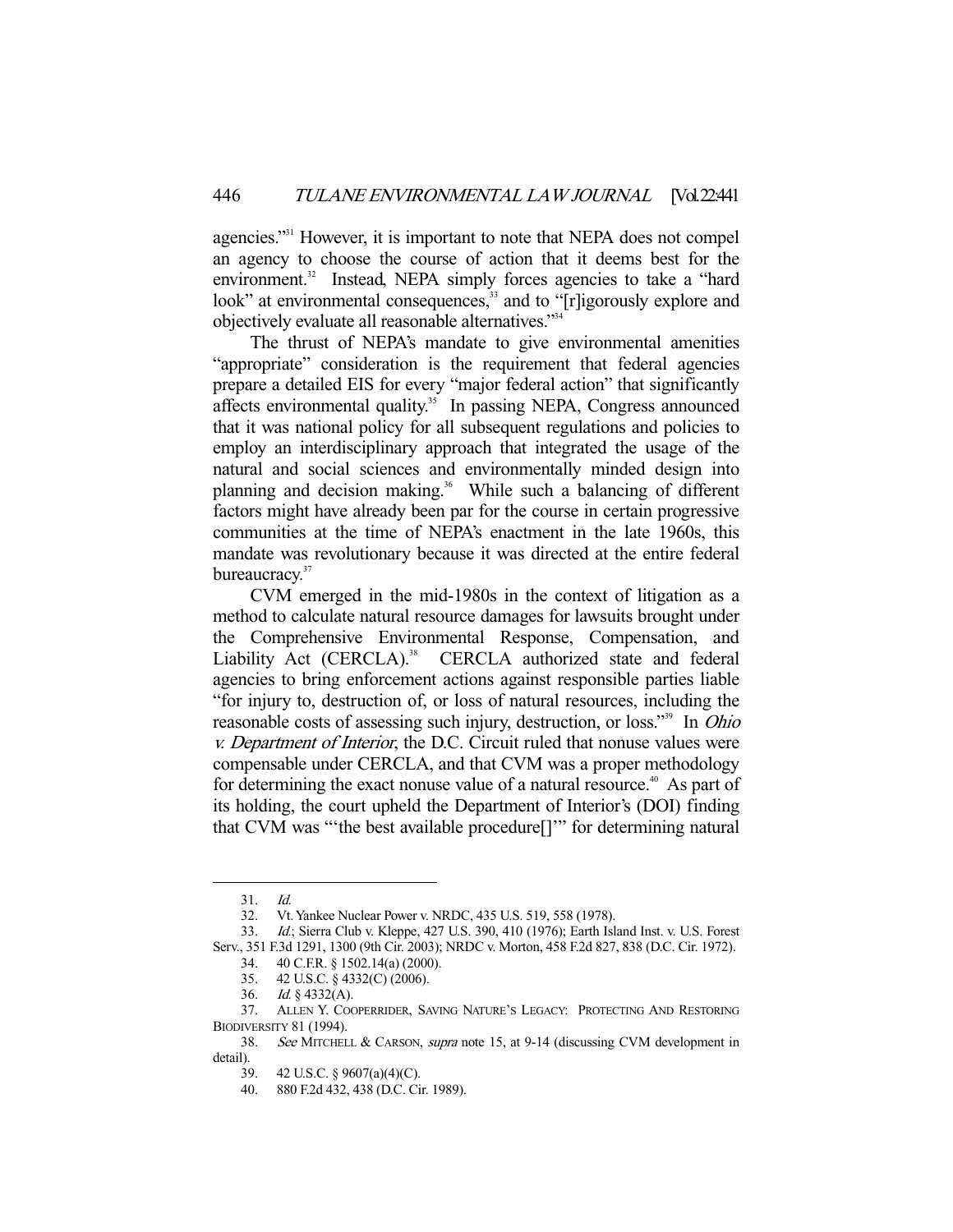resource damages.<sup>41</sup> Acknowledging the extensive amount of research that the DOI had conducted into CVM before deciding to use it as a proper way to calculate natural resource damages, the court stated that "[i]t cannot be gainsaid that DOI's decision to adopt CV [CVM] was made intelligently and cautiously."<sup>42</sup>

 Contingent valuation was perhaps most famously employed in the effort to measure human injury caused by the EXXON VALDEZ oil spill.<sup>43</sup> In one of the surveys conducted, researchers attempted to quantify the existence value that non-Alaskans placed on the marine ecosystem of Prince William Sound.<sup>44</sup> The study concluded that the average household would be willing to pay \$31 to prevent a similar catastrophe in the future, which equated to  $$2.8$  billion.<sup>45</sup>

 CVM is the only technique presently available to directly measure nonuse values.<sup>46</sup> While other techniques have arisen that measure such values in an indirect manner, $47$  these methods obtain estimates by "utiliz[ing] assumptions of optimizing behavior to organize observations on behavior and to deduce measures of economic well-being."<sup>48</sup> Examples of indirect methods of ascertaining nonuse values include analyzing the decisions that people make that impact natural resources, and examining how much money people donate to environmental entities.<sup>49</sup>

<sup>41.</sup> *Id.* at 439 (quoting 42 U.S.C. § 9651(c)(2)). The court also found the Department of Interior's use of CVM reasonable congruent with congressional objectives.

 <sup>42.</sup> Id. at 476-77.

<sup>43.</sup> Charles H. Peterson & Jane Lubchenco, Marine Ecosystems, in NATURE'S SERVICES: SOCIETAL DEPENDENCE ON NATURAL ECOSYSTEMS 188 (Gretchen C. Daily ed., 1997).

 <sup>44.</sup> Id.

 <sup>45.</sup> Id.

<sup>46.</sup> Brian R. Binger et al., The Use of Contingent Valuation Methodology in Natural Resources Damage Assessments: Legal Fact and Economic Fiction, 89 NW. U. L. REV. 1029, 1069 (1995); NOAA Panel Report, supra note 7, at 4603.

<sup>47.</sup> Frederick R. Anderson, Natural Resource Damages, Superfund, and the Courts, in VALUING NATURAL ASSETS 26, 27-28 (Raymond J. Kopp & V. Kerry Smith eds., 1993).

<sup>48.</sup> Kenneth E. McConnell, *Indirect Methods for Assessing Natural Resource Damages* Under CERCLA, in VALUING NATURAL ASSETS, supra note 47, at 153, 154.

<sup>49.</sup> John Daum, Legal and Regulatory Aspects of Contingent Valuation, in CONTINGENT VALUATION: A CRITICAL ASSESSMENT 389, 400-03 (Jerry A. Hausman, eds. 1993); Kapper, supra note 2, at 299.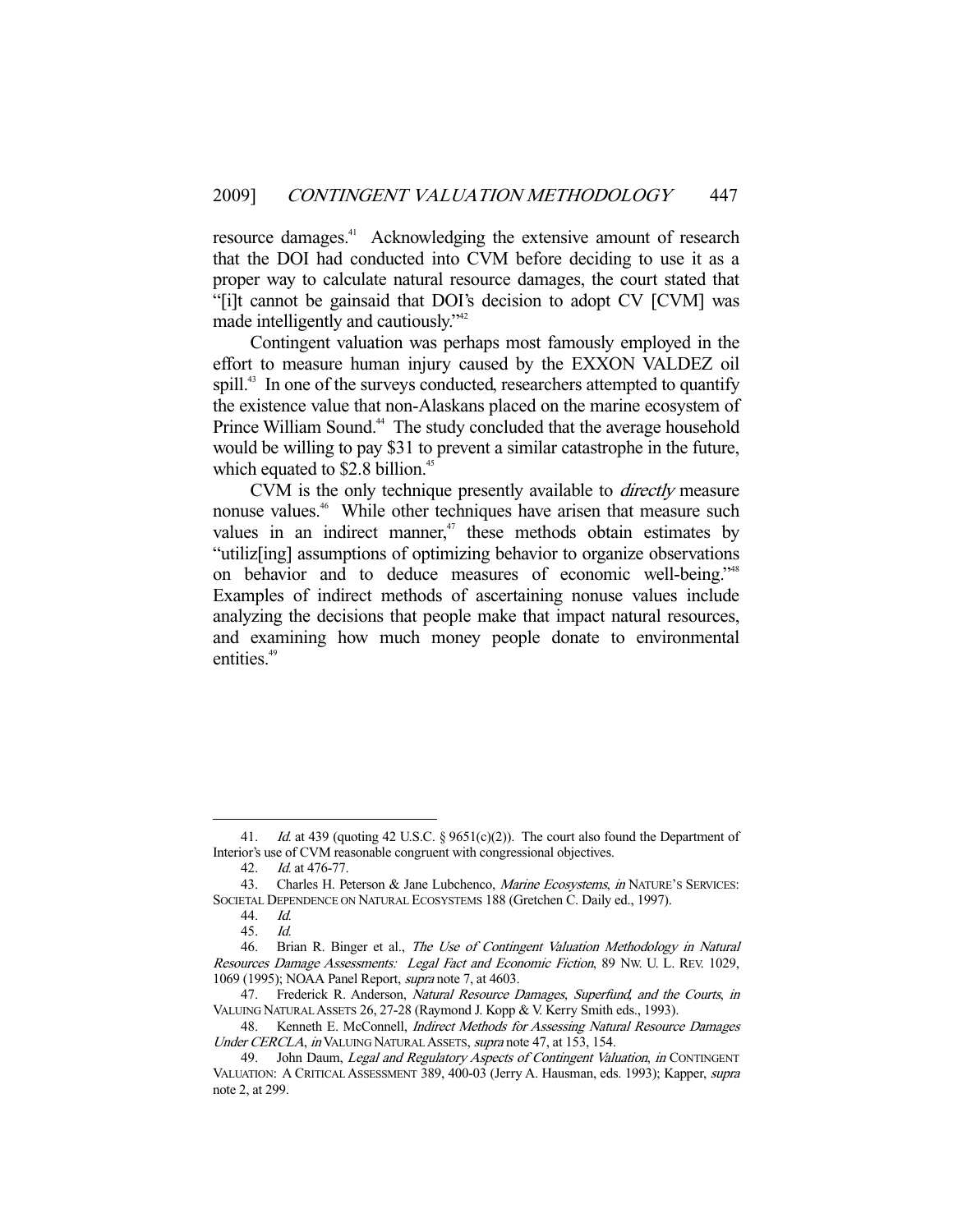#### III. DISCUSSION

## A. Cost-Benefit Analysis and NEPA Section 102 (B): Why We Should Make the "Intangibles" Tangible

 NEPA mandated aesthetically pleasing surroundings for all Americans, and directed agencies to give appropriate consideration to the previously unquantified environmental amenities and values.<sup>50</sup> Although NEPA does not require an EIS to include a cost-benefit analysis, an EIS frequently contains a cost-benefit analysis as part of the ultimate project assessment.51 Cost-benefit analysis analyzes different potential courses of action to ascertain the costs and benefits affiliated with each, in order to determine which course of action contains the greatest net benefit.<sup>52</sup> In order to properly compare different costs and benefits, all values must be converted into one common metric.<sup>53</sup> Economists do this by quantifying all costs and benefits in terms of dollars gained or lost.<sup>54</sup>

 For cost-benefit analysis to serve its purpose, all costs and benefits must be properly accounted for.<sup>55</sup> Traditionally, so-called "intangible" values, which are values that economists have deemed inappropriate for monetary valuation, have been undervalued or omitted from cost-benefit analyses.56 Normally, "intangible" values have been represented separately, outside of a project's final cost-benefit equation.<sup>57</sup>

 Monetizing environmental values, by placing a dollar value on the aesthetic damage caused by a project, would enable this intangible to be incorporated into the cost-benefit analysis found in the EIS and therefore significantly bolster the effect that aesthetic damage would have on the ultimate decision maker. While environmental degradation very well may be an unavoidable price of material progress, contingent valuation would clearly capture this price in round numbers. Alternative assessment techniques have been employed in an attempt to quantify aesthetics and other nonuse environmental values.<sup>58</sup> Besides indirect techniques, some additional methodologies include rank orderings of

 <sup>50. 42</sup> U.S.C. § 4331(b)(2) (2006); id. § 4332(B).

<sup>51.</sup> Kapper, *supra* note 2, at 299.

 <sup>52.</sup> Id.

 <sup>53.</sup> Id.

 <sup>54.</sup> Id.

 <sup>55.</sup> Id.

 <sup>56.</sup> Id.

<sup>57.</sup> A. Randall, Taking Benefits and Costs Seriously, in THE INTERNATIONAL YEARBOOK OF ENVIRONMENTAL AND RESOURCE ECONOMICS 1999/2000, at 250-72 (H. Folmer & T. Tietenberg eds., 1999).

<sup>58.</sup> Kapper, *supra* note 2, at 297.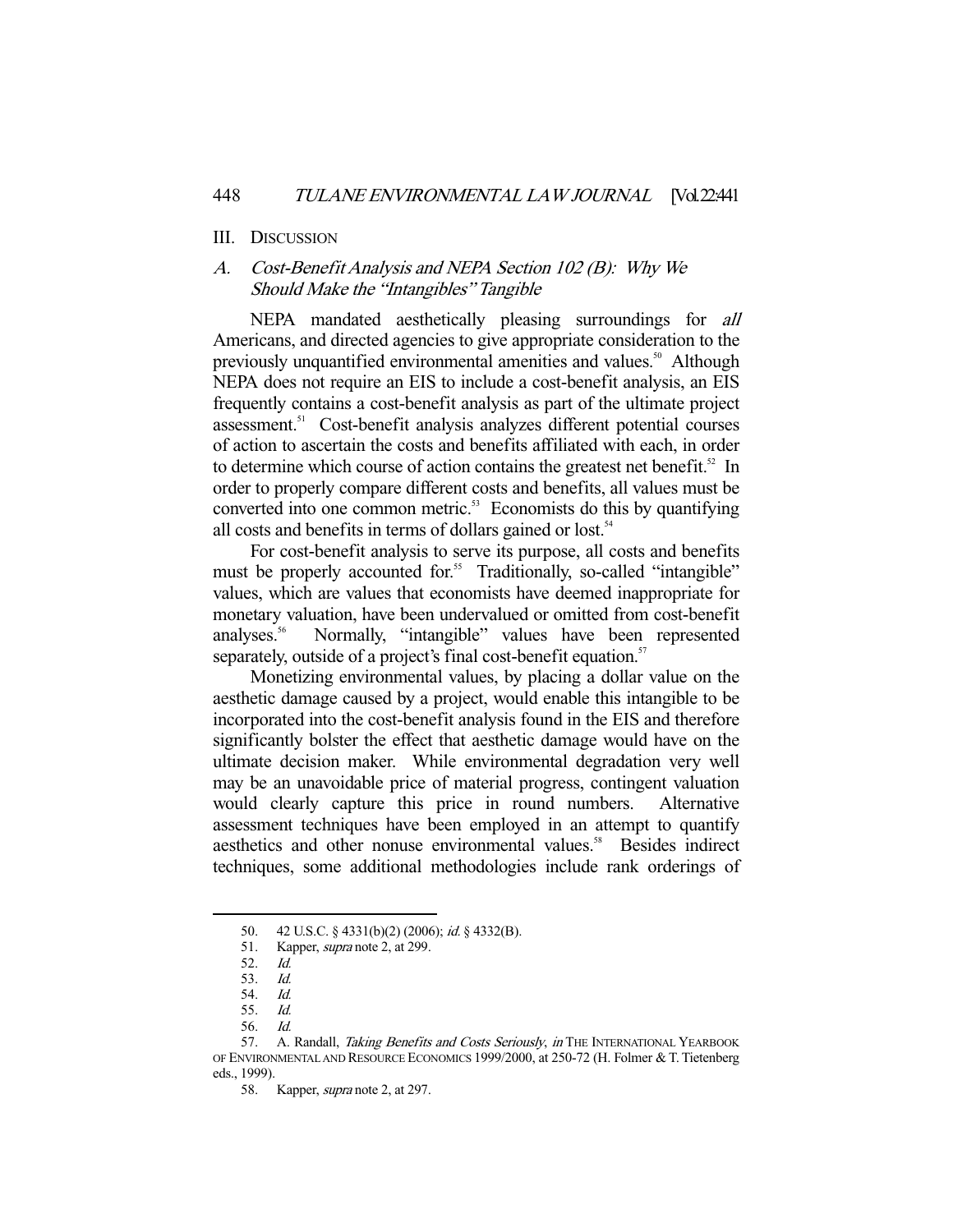photographs and scales that rate different types of environmental amenities.<sup>59</sup>

 In response to NEPA's mandate to ensure that "presently unquantified" environmental amenities and values are given "appropriate consideration" in decision making, numerous federal agencies sought to develop methodologies that would assess these amenities and values.<sup>60</sup> While these methodologies primarily dealt only with large landscapes, environmentalists developed methods that would assess smaller landscapes.<sup>61</sup> However, the passionate pleas of these environmentalists were "ignored in favour of the slick presentations of corporations and government agencies armed with charts, graphs, tables, statistics, costbenefit ratios and other persuasive quantified matter."<sup>62</sup>

 The techniques initially developed by federal agencies were problematic because they were unable to provide a true comparison between the economic benefits and the "intangible" costs.<sup>63</sup> The techniques proved ineffective to directly compare the amounts generated by these techniques to the monetary value of economic considerations in the same project. $64$  Moreover, in the context of governmental decision making (and, for that matter, American culture)<sup>65</sup>, round numbers exude an aura of sound science (whether they are, in fact, based on science or not). Indeed, "[i]t is rare for the EIS's final decision to go against the cost-benefit analysis findings."66 Accordingly, a decision that is mostly driven by a cost-benefit analysis will have neglected to take aesthetic values into account.

 <sup>59.</sup> Id.

 <sup>60.</sup> Two such examples are the U.S. Forest Service Visual Management System and the Bureau of Land Management Visual Resource Inventory and Evaluation System. U.S. DEP'T OF AGRIC., U.S. FOREST SERV., NATIONAL FOREST LANDSCAPE MANAGEMENT (AGRICULTURAL HANDBOOK NO. 462) (1974); U.S. DEP'T OF THE INTERIOR, BUREAU OF LAND MGMT. (MANUAL H-8410-1-VISUAL RESOURCE INVENTORY), available at http://www.blm.gov/nstc/VRM/8410.htm/ #Anchor-49575. Both of these systems categorize large landscapes, attempting to put areas into different grades of scenic quality.

 <sup>61.</sup> Kapper, supra note 2, at 299.

 <sup>62.</sup> J. DOUGLAS PORTEOUS, ENVIRONMENTAL AESTHETICS: IDEAS, POLITICS, AND PLANNING 194 (1996).

 <sup>63.</sup> See Kapper, supra note 2, at 299 ("All values must be transformed to a common measurement in order to compare them.").

 <sup>64.</sup> Id.

 <sup>65.</sup> Id.

 <sup>66.</sup> Id.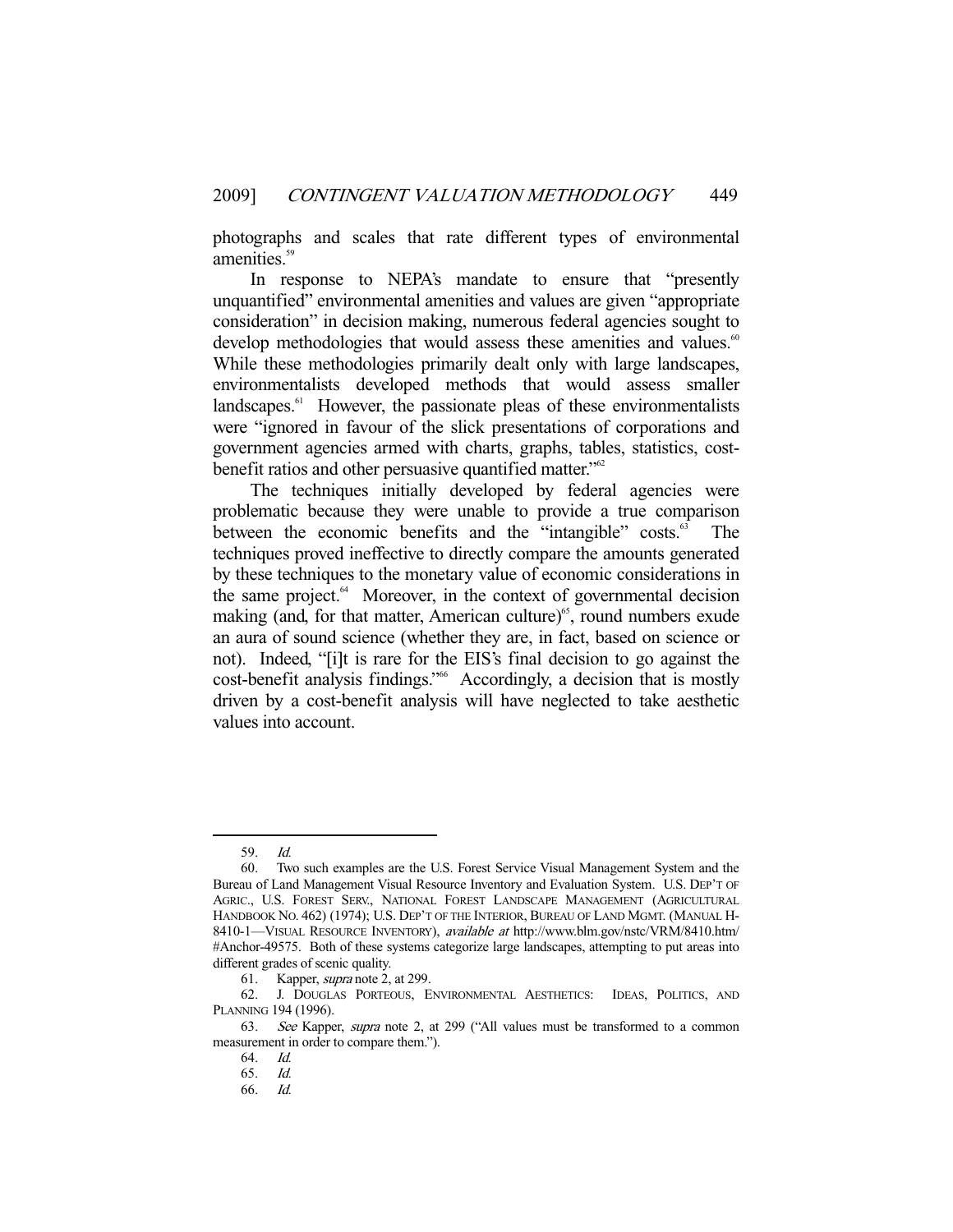## B. CVM Rectifies the Classic Market Failure of Externalities

A public good is a nonexclusive good.<sup>67</sup> The term itself is somewhat of a misnomer, because a public good can be both a good and service.<sup>68</sup> "Public goods" are goods or services that, once provided to a person, cannot logistically be withheld from any other person who wishes to consume or enjoy the good or service.<sup>69</sup>

 The problem of externalities further complicates cost-benefit analyses of public works projects that will have a significant impact on the environment. An external cost is present when "(1) an activity by one agent causes a loss of welfare to another agent, and (2) the loss of welfare is uncompensated."<sup>70</sup> It is clear that a federal agency action that causes aesthetic damage to a natural area is a negative externality, since the government is harming the people without compensation for this harm $^{71}$ 

 The market failure relevant to the instant discussion is in pricing aesthetics (a public good) and having the amount decided upon accurately reflect the harm caused (the externality). In a cost-benefit equation, the government (the project's proponent) usually incurs costs, while the benefits that the project creates go to the public.<sup>72</sup> Landscape aesthetics is one such benefit of a project. When a project creates deficiencies in aesthetics, the public suffers damages, which can be conceptualized as a negative benefit.<sup>73</sup> Thus, by failing to include aesthetic damage in a cost-benefit analysis of a federal project, the federal government is consciously permitting the classic market failure of public goods and externalities to thwart NEPA's purpose to deeply consider the environmental impacts of a federal project.

## C. Combining Aesthetic and Economic Values: The Mechanics of Contingent Valuation Methodology

 There is surprisingly little research which attempts to value aesthetics.<sup>74</sup> One commentator posited that the reason for this void "is the seeming incompatibility of beauty and money."75 Consequently, the

-

75. Id.

<sup>67.</sup>  $Id.$  68.  $Id.$ 

<sup>68.</sup> 

 <sup>69.</sup> Id. at 300.

 <sup>70.</sup> Id.

 <sup>71.</sup> Id. 72. Id.

 <sup>73.</sup> Id. at 301.

 <sup>74.</sup> Id.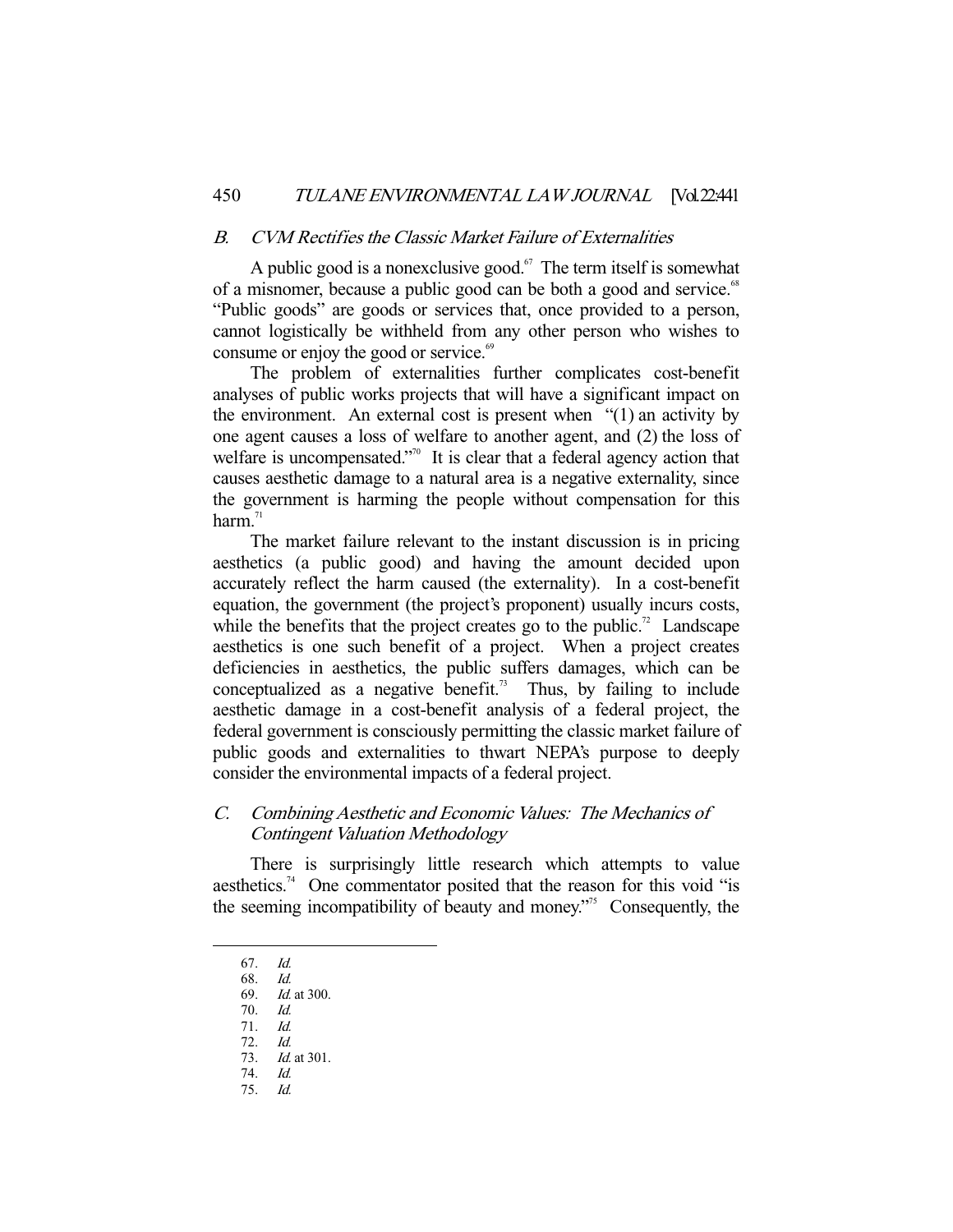relationship between landscape assessment and a larger economic evaluation is rarely made.<sup>76</sup>

 CVM seeks to close this gap by providing a tool for government actors to place economic and aesthetic concerns into one common measurement. Normally, CVM studies provide respondents with information about a hypothetical government program or activity that would reduce the probability of a future adverse environmental event (like a release of hazardous wastes or an oil spill).<sup>77</sup> The respondents are typically given some additional information about the specific nature of damages that the program in question would avert.<sup>78</sup> In addition, the respondents are presented with one or more questions that reveal information about the economic detriment they would incur as a result of supporting the environmental program.<sup>79</sup>

 The primary argument against economic valuation of aesthetics is that it denigrates aesthetic value, and that the two types of values (aesthetic and economic) should not be conceptualized together because they "exist on fundamentally different planes."<sup>80</sup> Many view the beauty found in landscapes and other natural areas as priceless, and argue that the value of the natural resource in question is so great that no dollar amount could possibly compensate the public for its loss.<sup>81</sup> The ironic result of this perspective is that *no* monetary value is placed on the natural resource in question (meaning the attached monetary value is \$0), and therefore the resource is undervalued.<sup>82</sup> In the context of a costbenefit analysis, a \$0 cost for damaging or destroying a resource will substantially increase the likelihood that the project will go forward because any benefit will any benefit will outweigh a \$0 cost for harming the aesthetics of the area in question.<sup>83</sup> Moreover, the notion that no dollar amount can compensate the public for a resource's destruction is misplaced. The overwhelming majority of people would simply not give

-

80. Kapper, *supra* note 2, at 302.

 <sup>76.</sup> Id.

<sup>77.</sup> NOAA Panel Report, *supra* note 7, at 4603.

 <sup>78.</sup> Id.

 <sup>79.</sup> Id. ("This may take the form of an open-ended question asking what is the maximum amount they would be willing to pay for the program in question; it may involve a series of question confronting them with different prices for the program depending on their previous answers; or it may take the form of a hypothetical referendum (like a school bond issue) in which respondents are told how much each would have to pay if the measure passed and are then asked to cast a simple 'yes' or 'no' vote.").

 <sup>81.</sup> Id.

 <sup>82.</sup> Id.

 <sup>83.</sup> Id.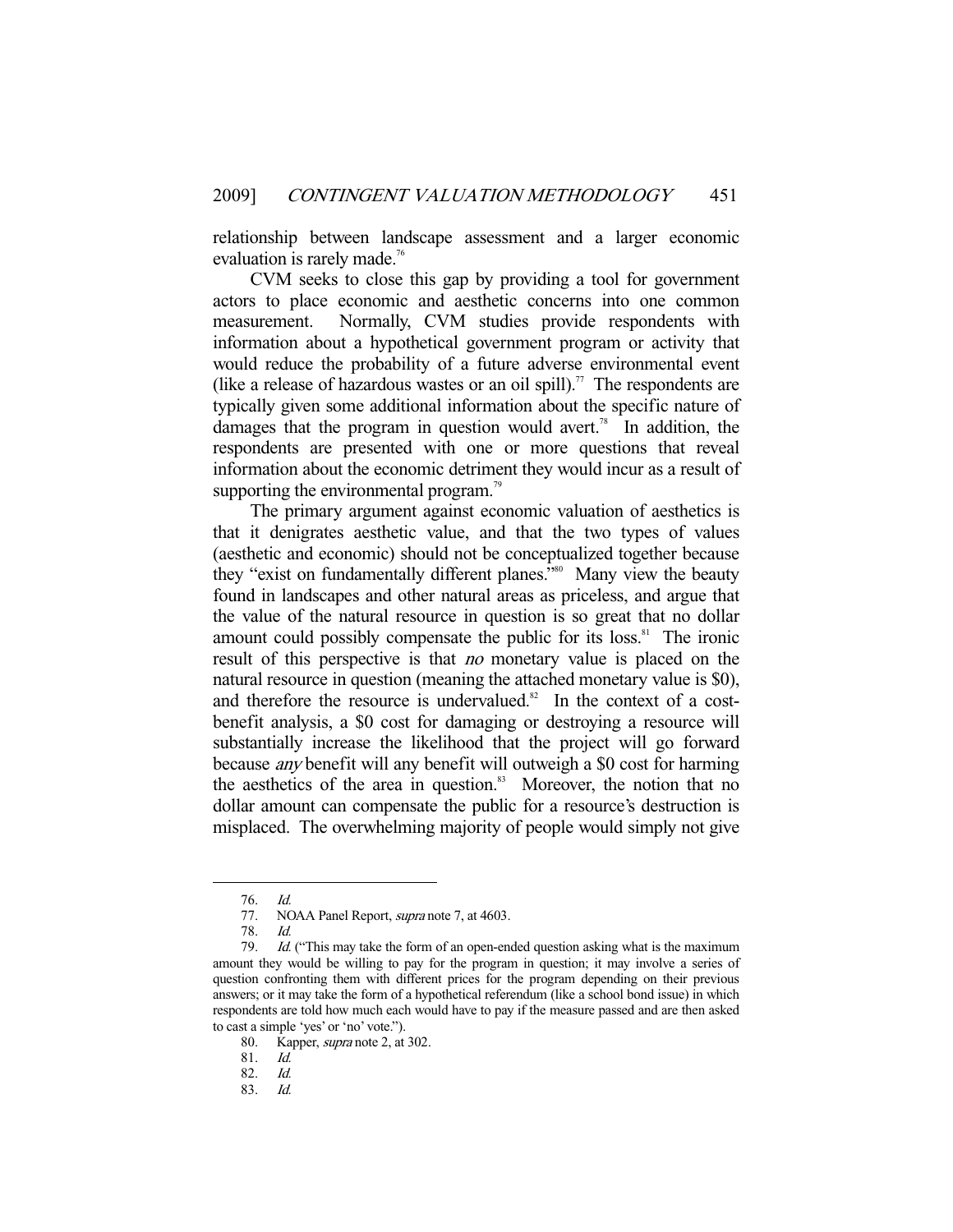up everything they own to preserve a natural resource.<sup>84</sup> The protection of natural resources and aesthetics is one of many goods and services in which people invest their personal incomes and for which public funds are allocated.<sup>85</sup>

 In the context of supply and demand, economic value is rigidly defined.<sup>86</sup> Quite simply, it is the amount of money a person is willing to pay in order to get something or the amount required to convince a person to give something  $up$ .<sup>87</sup> Because no such market exists for the buying or selling of landscapes or endangered species, it is necessary to determine economic value in ways other than market prices. Nonmarket methods for ascertaining economic value are merely attempts to predict economic choices by determining how people would behave in an ideal market if one existed.<sup>88</sup> Economic value is inferred by the choices that people make, thus there is no value without human preference.<sup>89</sup> Furthermore, preference also plays a substantial role in contingent valuation. $\frac{90}{10}$  Therefore, there is no genuine conflict in combining economic value with aesthetic value in contingent valuation.

## D. Why CVM Fulfills the Mandate of NEPA Section 102(b)

 Besides CVM, there is no other existing methodology that directly measures passive values.<sup>91</sup> Moreover, the statutory language of NEPA section 102(b) suggests that the environmental amenities discussed in this Comment (aesthetics, landscapes, and the like) should be quantified in order to satisfy Congress's intent when it drafted this provision. NEPA section 102(b) requires federal agencies to develop methods that "will insure that presently unquantified environmental amenities and values may be given appropriate consideration in decisionmaking along with economic and technical considerations."92

 This language strongly suggests that Congress thought that failing to quantify environmental amenities and values would cause federal decision makers to avoid giving said values "appropriate consideration." Otherwise, Congress could have easily chosen a word other than

 <sup>84.</sup> Id.

 <sup>85.</sup> Id.

<sup>86.</sup> A. Randall, *The Conceptual Basis of Benefit Cost Analysis*, *in* VALUATION OF WILDLAND RESOURCE BENEFITS 53-64 (G. Peterson & A. Randall eds., 1984).

<sup>87.</sup> Kapper, *supra* note 2, at 302.

 <sup>88.</sup> Id.

 <sup>89.</sup> Id.

 <sup>90.</sup> Id.

 <sup>91.</sup> Id.

 <sup>92. 42</sup> U.S.C. 4332(B) (2006).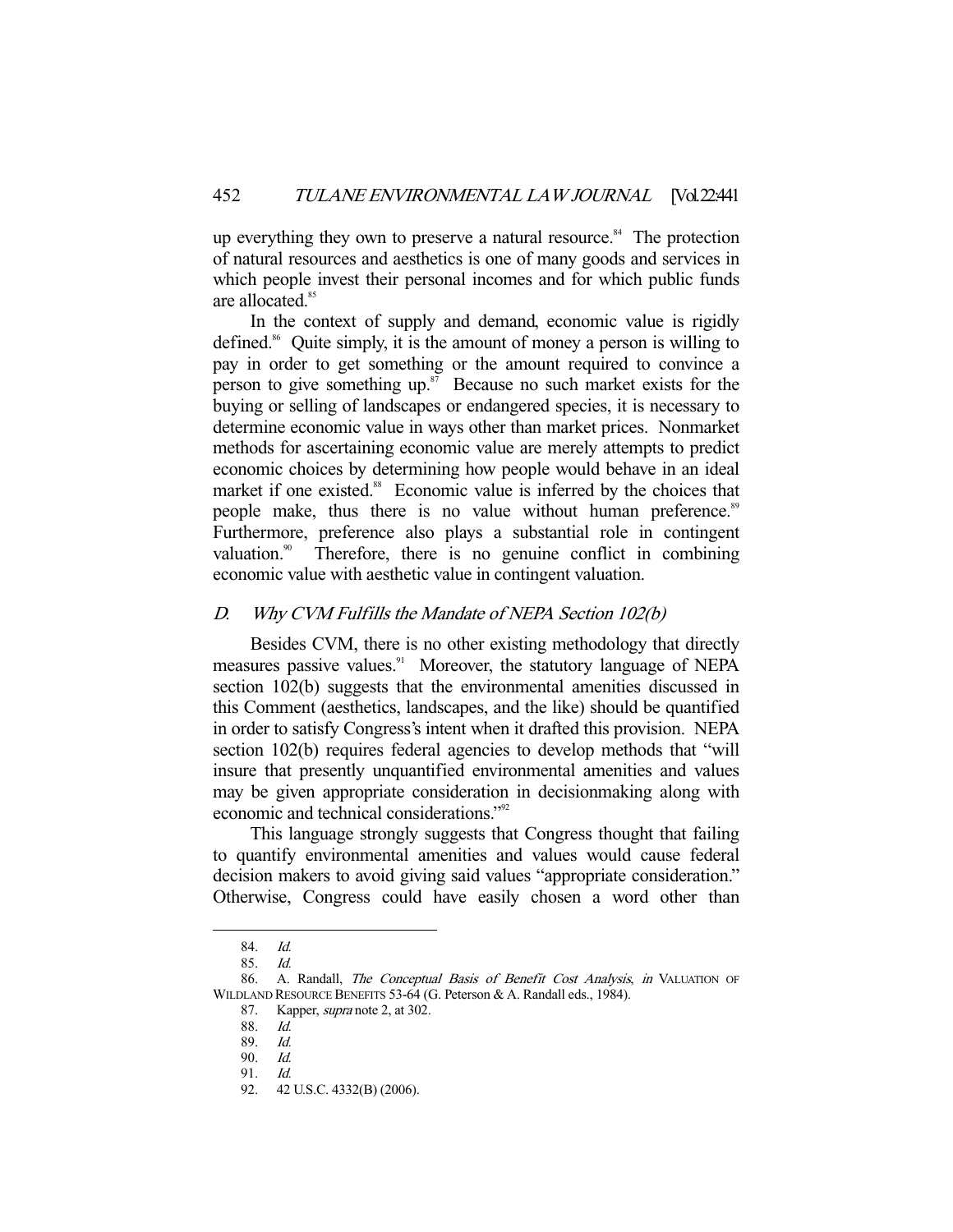"unquantified" to convey this same point. For example, Congress could have replaced "underappreciated" for "quantified" in this sentence and changed the entire meaning of the provision. In that circumstance, one could argue that Congress merely required that "intangibles" be measured in some way (in order to insure they would be given "appropriate consideration"), but that there was no congressional mandate to quantify them. However, that is not what Congress chose to do. Rather, Congress determined that an unquantified amenity was an amenity that has not been given an appropriate amount of consideration by the federal government.<sup>93</sup> Therefore, it is appropriate for an EIS to contain a methodology that quantifies intangibles and places them on an even keel with economic and technical considerations in order to satisfy the statutory objective of NEPA section 102(b). Because CVM is the only existing methodology that quantifies intangibles in such a manner, it should be used for this purpose.

## E. The Courts Speak: Judicial Support for the Proposition that CVM Be Incorporated into an EIS Cost-Benefit Analysis

 There is judicial support for the position that CVM should be incorporated into an EIS cost-benefit analysis. In Alabama v. U.S. Army Corps of Engineers, the United States District Court for the Northern District of Alabama held that "where it is reasonably possible to quantify environmental amenities, NEPA requires not only that such amenities be quantified but that they be included in the cost/benefit analysis."<sup>94</sup> Further, the court ruled that, "where [environmental] factors . . . are reasonably susceptible of being quantified in economic terms (dollars), such must be done."<sup>95</sup> The court found that "[t]he reason for the foregoing is obvious when one recognizes that NEPA requires that environmental costs and benefits be compared with other project costs and benefits.... Thus an optimal comparison can only be made if there exists a common denominator to which various factors may be reduced." Finally, the court concluded that "[t]o the extent that environmental amenities are quantifiable and reducible to monetary terms, along with the claimed economic amenities, the decisionmaker is better able to compare values and comply *intelligently* with the mandate of NEPA."97

<sup>93.</sup> *Id.*<br>94. 41

 <sup>94. 411</sup> F. Supp. 1261, 1268 (N.D. Ala. 1976) (emphasis added).

<sup>95.</sup> *Id.*<br>96. *Id.* 

Id. (emphasis added).

<sup>97.</sup> Id. (emphasis added).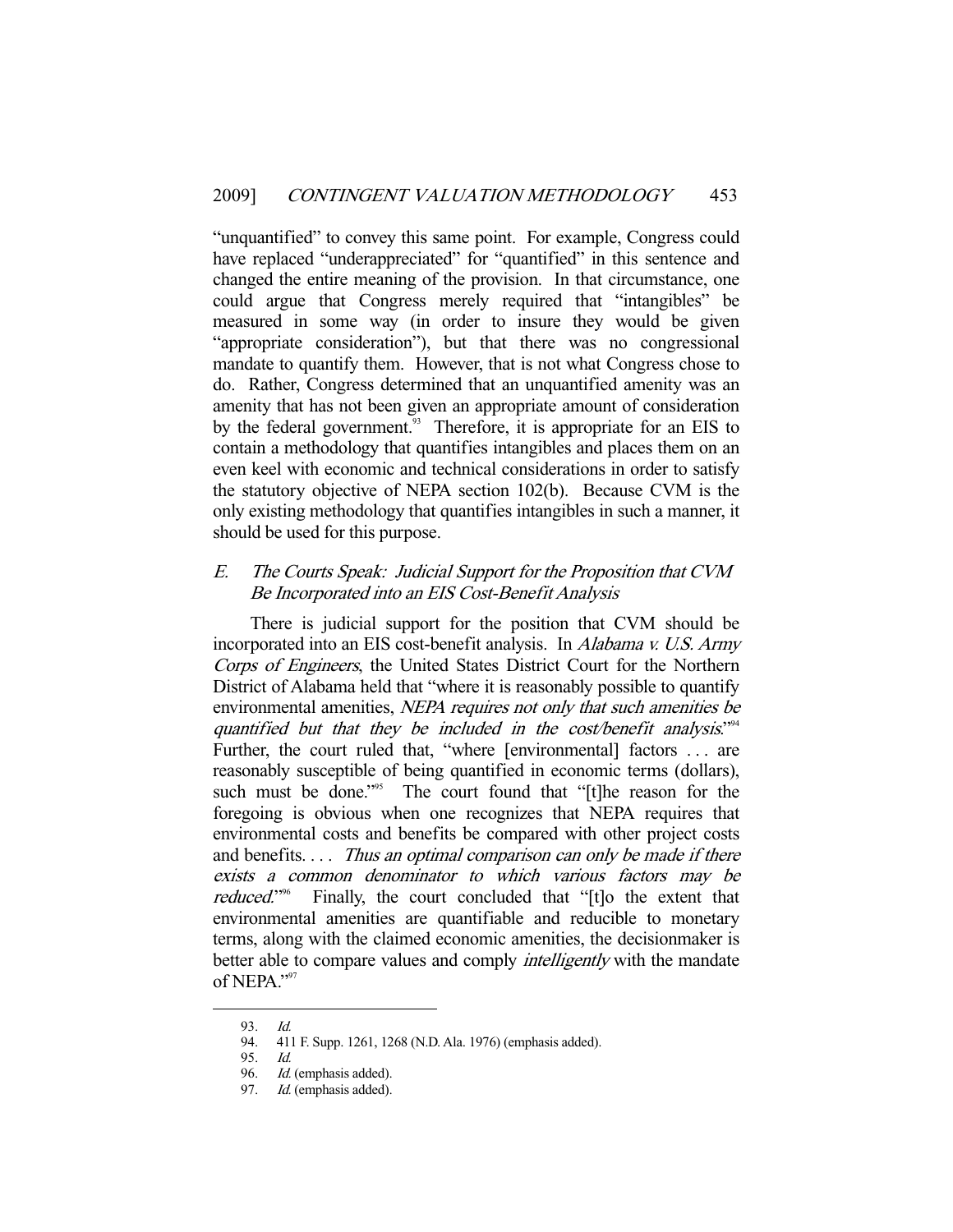The district court's ruling in *Alabama* bolsters the argument that CVM should be used to incorporate environmental amenities and value into an EIS. While at the time of the court's ruling CVM was not widely known and thus not used by the federal government, that is not the case today.<sup>98</sup> CVM has proven quite effective in quantifying environmental amenities, which is evidenced by its international acceptance.<sup>99</sup> Thus, it is indeed possible to quantify environmental amenities and values with CVM. Moreover, the loss calculated in the contingent valuation must be included in the final cost-benefit analysis for the overall project. As the court cogently reasoned, a single comparator is needed in order to properly compare seemingly different costs and benefits.<sup>100</sup> Federal agencies must compare apples to apples, not apples to oranges.

The D.C. Circuit held in *Calvert Cliffs*' that the purpose of an EIS is to "aid in the agencies' own decision making process and to advise other interested agencies and the public of the environmental consequences of planned federal action."<sup>101</sup> Moreover, the court ruled that environmental amenities and values "will often be in conflict with 'economic and technical considerations."<sup>102</sup> "To 'consider' the former 'along with' the latter must involve a balancing process. In some instances environmental costs may outweigh economic and technical benefits and in other instances they may not."<sup>103</sup> However, the court held that "NEPA mandates a rather finely tuned and 'systematic' balancing analysis in each instance."<sup>104</sup>

The "environmental costs" mentioned by the D.C. Circuit in *Calvert* Cliffs' are just that: costs. In the context of nonuse values, "environmental costs" should not be confined to a person's articulation of their subjective negative emotional feelings. Rather, environmental costs should be measured in dollars and cents. In CVM studies, people

<sup>98.</sup> Id. at 1269; Hanemann, *supra* note 69, at 21.

<sup>99.</sup> Hanemann, *supra* note 69, at 21 ("Contingent valuation is now used around the world, both by governments agencies and the World Bank for assessing a variety of investments. A recent bibliography lists 1600 studies and papers from over 40 countries on many topics, including transportation, sanitation, health, the arts and education, as well as the environment. Some notables examples are . . . on air quality in the Four Corners area, the first major non-use value study . . . on air pollution in Southern California . . . on national water quality benefits from the Clean Water Act . . . on cleaning up the Monongahela River . . . on highway safety . . . on rafting in the Grand Canyon . . . on drinking water supply in Brazil; and the study on the EXXON VALDEZ oil spill I helped conduct for the State of Alaska" (internal citations omitted)).

 <sup>100.</sup> Alabama, 411 F. Supp. at 1268.

 <sup>101.</sup> Calvert Cliffs' Coordinating Comm. v. U.S. Atomic Energy Comm'n, 449 F.2d 1109, 1114 (D.C. Cir. 1971).

 <sup>102.</sup> Id. at 1113.

 <sup>103.</sup> Id.

 <sup>104.</sup> Id.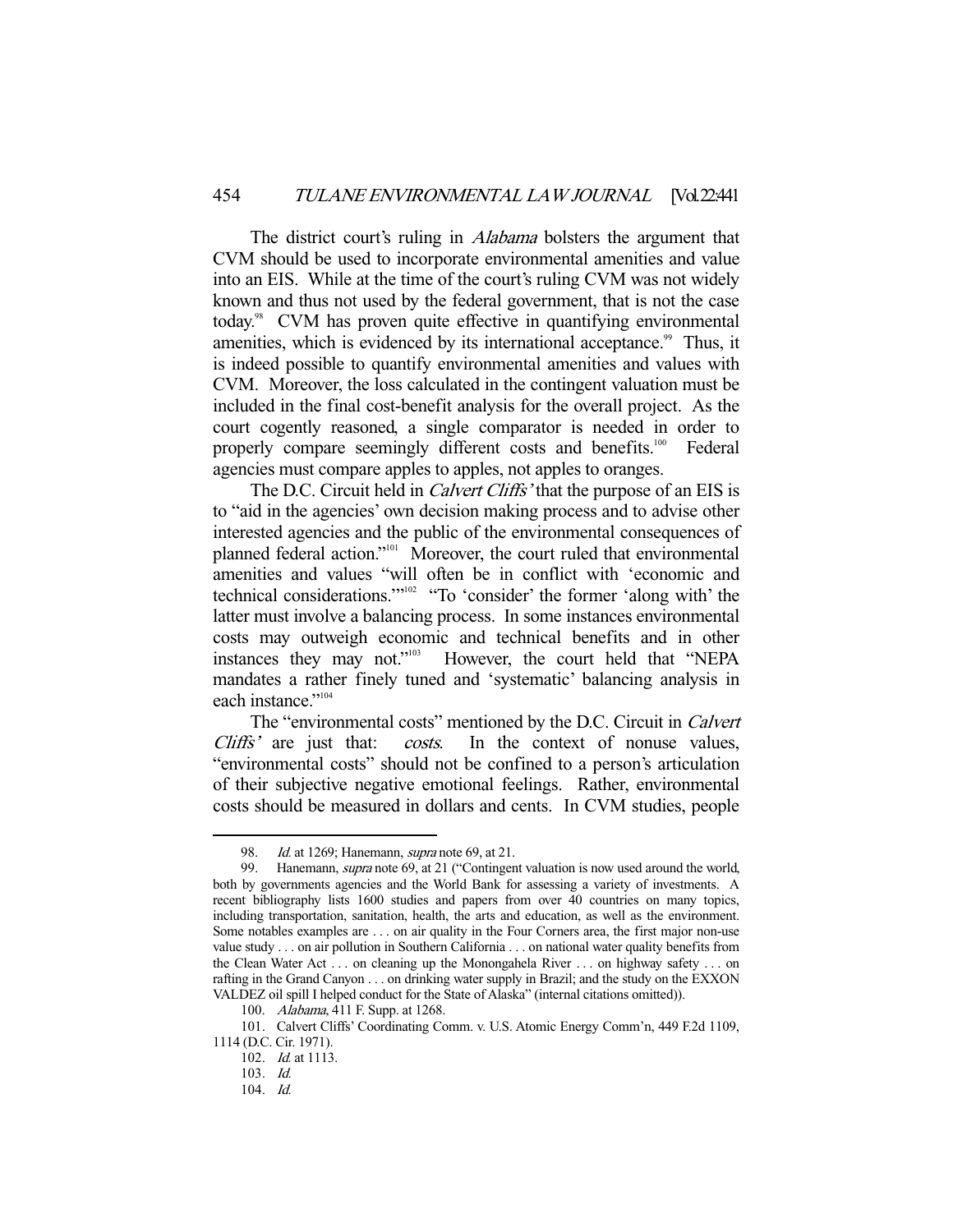are frequently asked how much they would be willing to pay (in tax dollars) to keep an area from being developed.<sup>105</sup> When one thinks about our tort system, this technique suddenly loses the strangeness that many might initially feel towards it. In the context of personal injury lawsuits, juries are frequently called upon to arrive at an amount that a person is entitled to for pain and suffering.<sup>106</sup> To arrive at such an amount, the jury must make a collective determination regarding how much the plaintiff must be compensated for his or her emotional and physical harm.<sup>107</sup> Similarly, in CVM, a group of people are often asked how much they would be willing to pay to prevent environmental harm to a natural resource.108 In both situations, a group of people is asked to make a subjective determination about how much an experience is worth. In the personal injury context, the experience in question is being subject to substantial physical and emotional injury. In the CVM context, the experience (or lack thereof) in question is the changing or destruction of a landscape or aesthetic that they currently derive pleasure from.

### F. Aesthetic Harm: Explanation Through a Case-Study

 While CVM has been used frequently in other areas, "it has not yet been applied to landscapes aesthetics in the context of the EIS process."<sup>109</sup> However, a pilot study was conducted as an example of how contingent valuation could be used for aesthetic assessment.<sup>110</sup> The subject of the pilot study was the widening of a highway in Wisconsin.<sup>111</sup> The valuation scenario set up a hypothetical transaction.<sup>112</sup> The respondents were asked to imagine they lived near a highway, and that construction would be taking place close by. $113$  The respondents were told that the end result of the project would be the widening of the highway and were shown "before" and "after" pictures of the impact.<sup>114</sup> The respondents then gave various figures for the amounts they would be willing to pay to prevent the widening of the highway.115 Tellingly, everyone found the widening of

 <sup>105.</sup> Khalid Abdul Rahim, Presentation at the Regional Training Workshop: Economic Valuation of Goods and Sources of Coastal Communities (Mar. 24-28, 2008).

<sup>106.</sup> Dobbins, *supra* note 14, at 889.

 <sup>107.</sup> Id. at 890.

<sup>108.</sup> NOAA Panel Report, *supra* note 7, at 4603.

<sup>109.</sup> Kapper, *supra* note 2, at 297 (internal citations omitted).

<sup>110.</sup> *Id.* at 303.

 <sup>111.</sup> Id.

 <sup>112.</sup> Id.

 <sup>113.</sup> Id.

 <sup>114.</sup> Id.

 <sup>115.</sup> Id.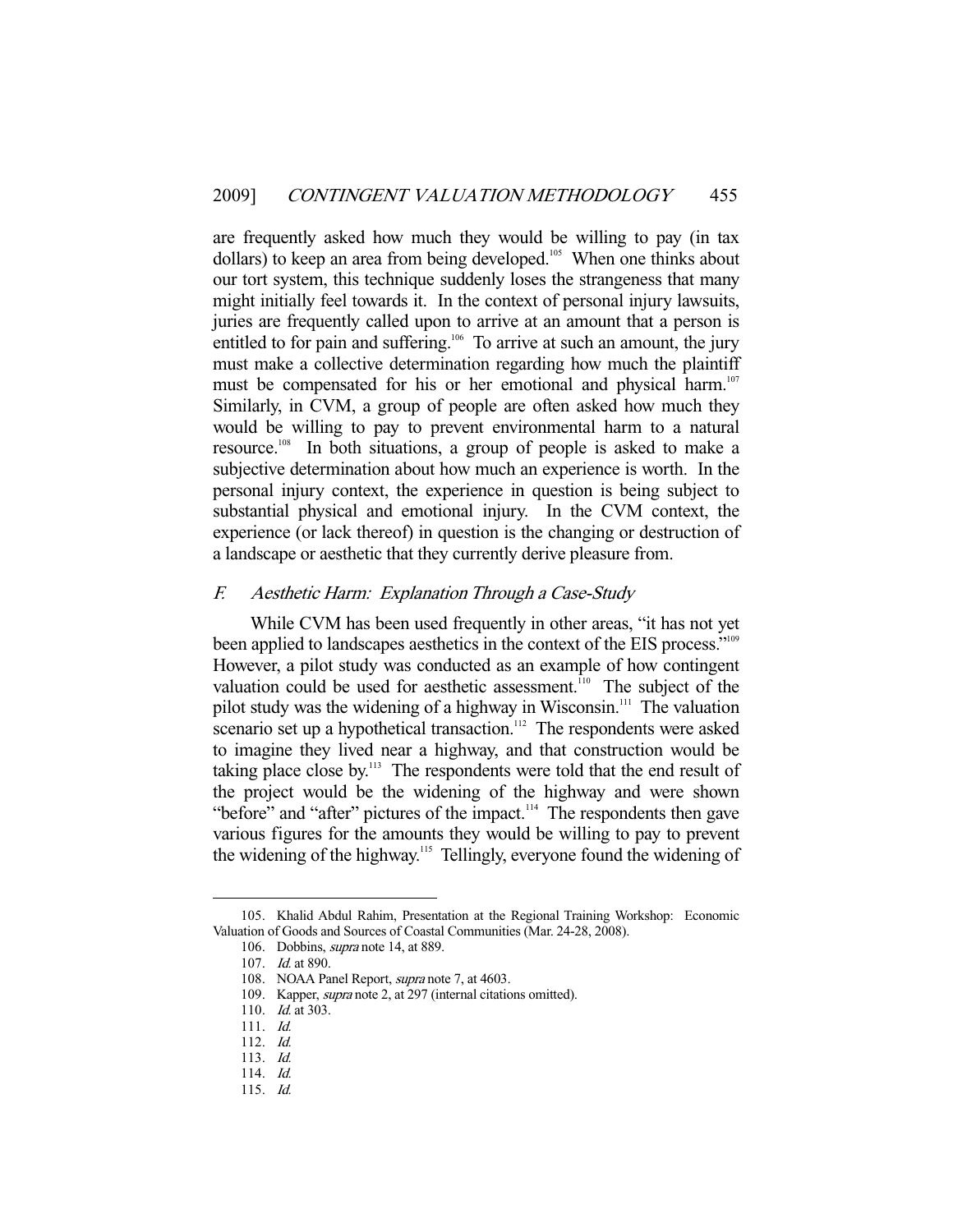the road caused some harm to their community.<sup>116</sup> The final willingnessto-pay total was established at \$37,700, which represents the aesthetic harm caused by the new roadway.<sup>117</sup> The aesthetic harm is a cost to the overall project, and is subtracted from the project's net benefit as listed in the EIS.118 In this particular situation, the aesthetic harm would reduce the net benefit, but benefits would still significantly exceed costs.<sup>119</sup> The number on the benefits side of the ledger was staggeringly higher: \$2.1 million.<sup>120</sup> Thus, the project would most likely have gone forward, due to the much higher net benefit that this project would have brought to the community.

## G. Criticisms of CVM

 The primary criticism of CVM comes from studies that imply that "people's expressed attitudes do not accurately predict their actual behavior."<sup>121</sup> Some critics argue that, because survey participants are not "putting their money where their mouth is," the numbers the participants toss out are unreliable.<sup>122</sup> Moreover, some critics have pointed out that some respondents may use the survey as a way to express their support for a cause.<sup>123</sup> Consequently, responses may end up being nothing more than "casual votes for a cause that the respondent believes to be generally 'good' in a political or social sense, and for which a positive 'vote' provides the respondent with a 'warm feeling.'"<sup>124</sup> Additionally, the participant may simply give an answer that he or she thinks the surveyor wants to hear known as response bias.<sup>125</sup>

 The most problematic aspect of participants' not paying their reported resource values is that participants place unreasonably high economic values on said resources.<sup>126</sup> Thus, the true amount that they personally would be willing to pay is not reflected in the answer given to the surveyor. A CVM survey participant might claim that he or she is willing to pledge \$10 to keep an endangered species from going extinct, which, at first blush, may even seem like a low figure for such a dire

-

124. Id.

 <sup>116.</sup> Id.

 <sup>117.</sup> Id.

 <sup>118.</sup> Id.

 <sup>119.</sup> Id.

 <sup>120.</sup> Id.

<sup>121.</sup> Frank B. Cross, Natural Resource Damage Valuation, 42 VAND. L. REV. 269, 315 (1989).

<sup>122.</sup> *Id.* at 330.

 <sup>123.</sup> Binger, supra note 46, at 1033.

 <sup>125.</sup> Daum, supra note 49, at 393-94.

<sup>126.</sup> MITCHELL & CARSON, *supra* note 15, at 120-21.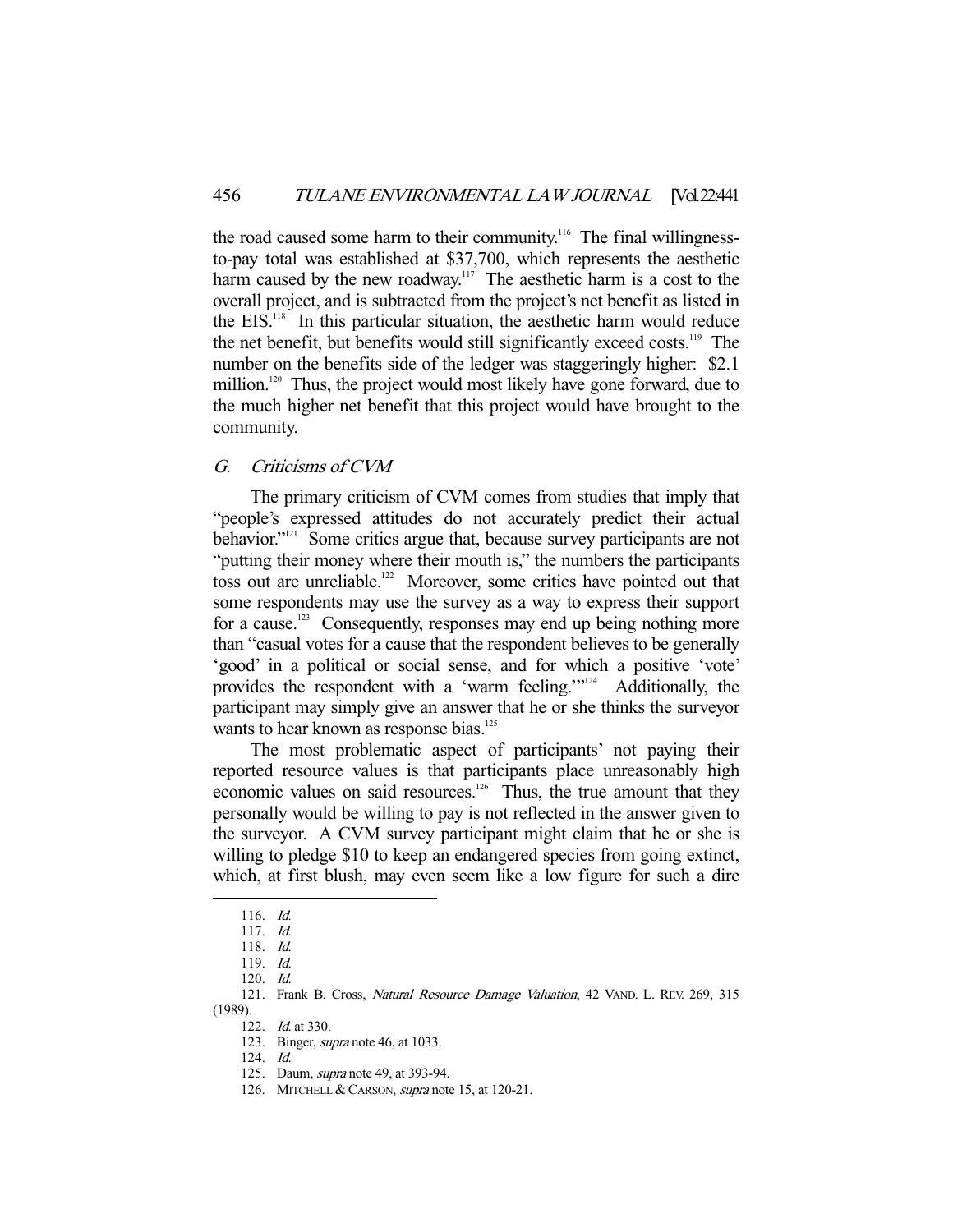situation (the permanent loss of a species).<sup>127</sup> Yet when one considers that there are 50,000 endangered species in the world, this translates into a financial pledge of \$500,000 for one household, a number that the average household is unlikely to be willing (or able) to pay. $128$ 

#### H. Answering the Critics

 Despite these criticisms, CVM provides genuine estimates of natural resource values if the studies are conducted in a careful manner.<sup>129</sup> Many of the economists that administered these early studies were not properly trained in survey research procedures, and mistakes in early studies were due to inadequate survey protocols.<sup>130</sup> Even some of the harshest critics of CVM concede that, when properly conducted, the methodology produces accurate results.<sup>131</sup>

 There are several different ways to ensure that more accurate results are generated from CVM interviews.<sup>132</sup> First, CVM interviews should be administered in person, rather than over the telephone.<sup>133</sup> Moreover, interviews should be conducted in a private setting where the interviewee feels comfortable, such as his or her home.<sup>134</sup> The reason that the correct setting is critical to the validity of these interviews is that a more solemn and private setting makes it less likely for respondents to give flippant responses.135 In addition, it is critical that the interviewer ask questions that are specific. Asking how much a person would pay to protect the wilderness is not helpful because it is a mere abstraction, and a more helpful question would ask a person how much he or she would pay in

 <sup>127.</sup> Montesinos, supra note 2, at 64.

 <sup>128.</sup> Id.

<sup>129.</sup> See David S. Brookshire & Don L. Coursey, Measuring the Value of a Public Good: An Empirical Comparison of Elicitation Procedures, 77 AM. ECON. REV. 554, 565 (Sept. 1987) ("Our study provides evidence which suggests that hypothetical willingness-to-pay values may be both more accurate and more stable than hypothetical willingness-to-accept values. We interpret this evidence as providing a constructive response to those who would reject all contingent valuation methods, data, and implications for policy analysis in an out-of-hand fashion."); Hanemann, supra note 69, at 23 ("In all research, details matter. How a contingent valuation survey is conducted is crucial."); Alan Randall et al., Contingent Valuation Surveys for Evaluating Environmental Assets, 23 NAT. RESOURCES J. 635, 641 (1983) ("In spite of the generally encouraging performance of contingent valuation methods, some doubts remain. First, concerns about sampling bias and enumerator bias arise from time to time. These concerns, however, are best treated as problems common to all survey methods, and controllable with competent research design and management.").

<sup>130.</sup> Hanemann, *supra* note 69, at 21-25.

<sup>131.</sup> *Id.* at 23.

<sup>132.</sup> *Id.* at 22.

 <sup>133.</sup> Id.

 <sup>134.</sup> Id.

 <sup>135.</sup> Id.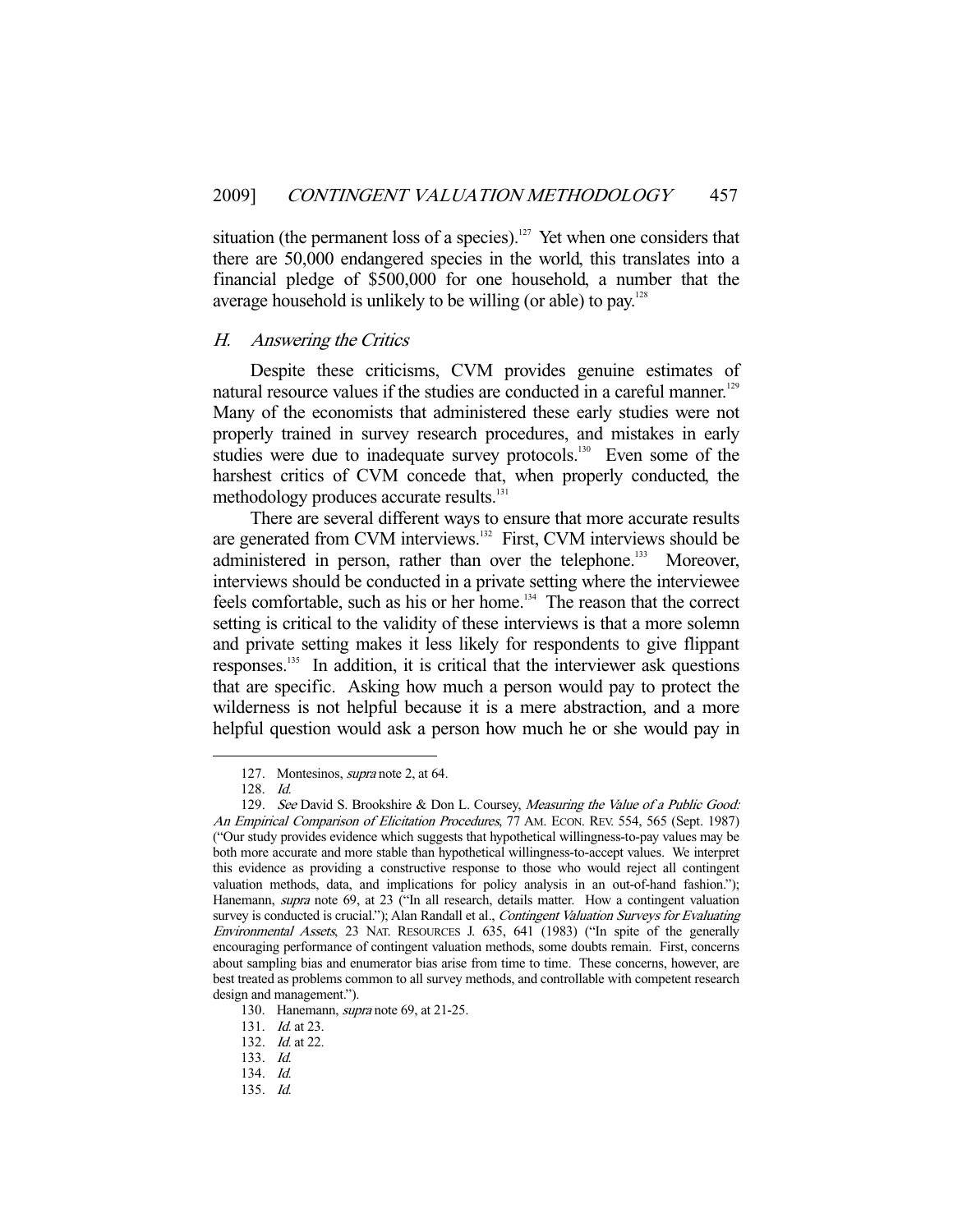taxes to protect a *specific* wilderness in a *specific* manner.<sup>136</sup> This is particularly important in the context of CVM studies conducted for EISs, since the size and location of the project is already known. In the EIS context, the questions asked should focus on the project in question, not on the environment in general. By focusing on the exact harm that the proposed project would cause to a specific resource, the helpfulness of the respondents' answers will be increased exponentially. Furthermore, questions should be future-oriented rather than focused on a past event. For example, it is more ideal to ask a person how much he or she would be willing to pay in taxes for a new program that will limit damage to Prince William Sound rather than to ask how much he or she would pay to prevent the EXXON VALDEZ oil spill from occurring in the first place.<sup>137</sup>

 The ultimate objective in designing a CVM study is to formulate it around a specific commodity.<sup>138</sup> This is easier in the context of an EIS, because the federal agency already knows what the action will be and where it will take place. By informing the respondent of the exact resource that will be affected by the action in question and providing specific details on how much he or she will ultimately have to pay for said resource, the interviewer forces the interviewee to commit to a precise course of action (supporting a government program) and an exact dollar amount. While the interviewee is not required to actually pay the money, the evaluation of a specific and realistic situation (such as the money it would cost for the government to build a road across a park, as opposed to the amount of taxes that would be required to build the road around the park) is a valid manner of ascertaining so-called "intangible" values.

 In conclusion, it appears that the primary (and most valid) criticisms against CVM studies are aimed at the manner in which they are administered, not CVM itself. As long as the surveys are administered in a careful and discerning manner, the results of a CVM study should be taken into consideration by federal decision makers.

#### IV. CONCLUSION

Forty years later, NEPA continues to require federal agencies to insure that environmental amenities and values are given appropriate  $consideration$  in decision making.<sup>139</sup> Moreover, by examining the

 <sup>136.</sup> Id.

 <sup>137.</sup> Id. 138. 42 U.S.C. § 4332 (2006).

 <sup>139.</sup> Id. § 4332(B).